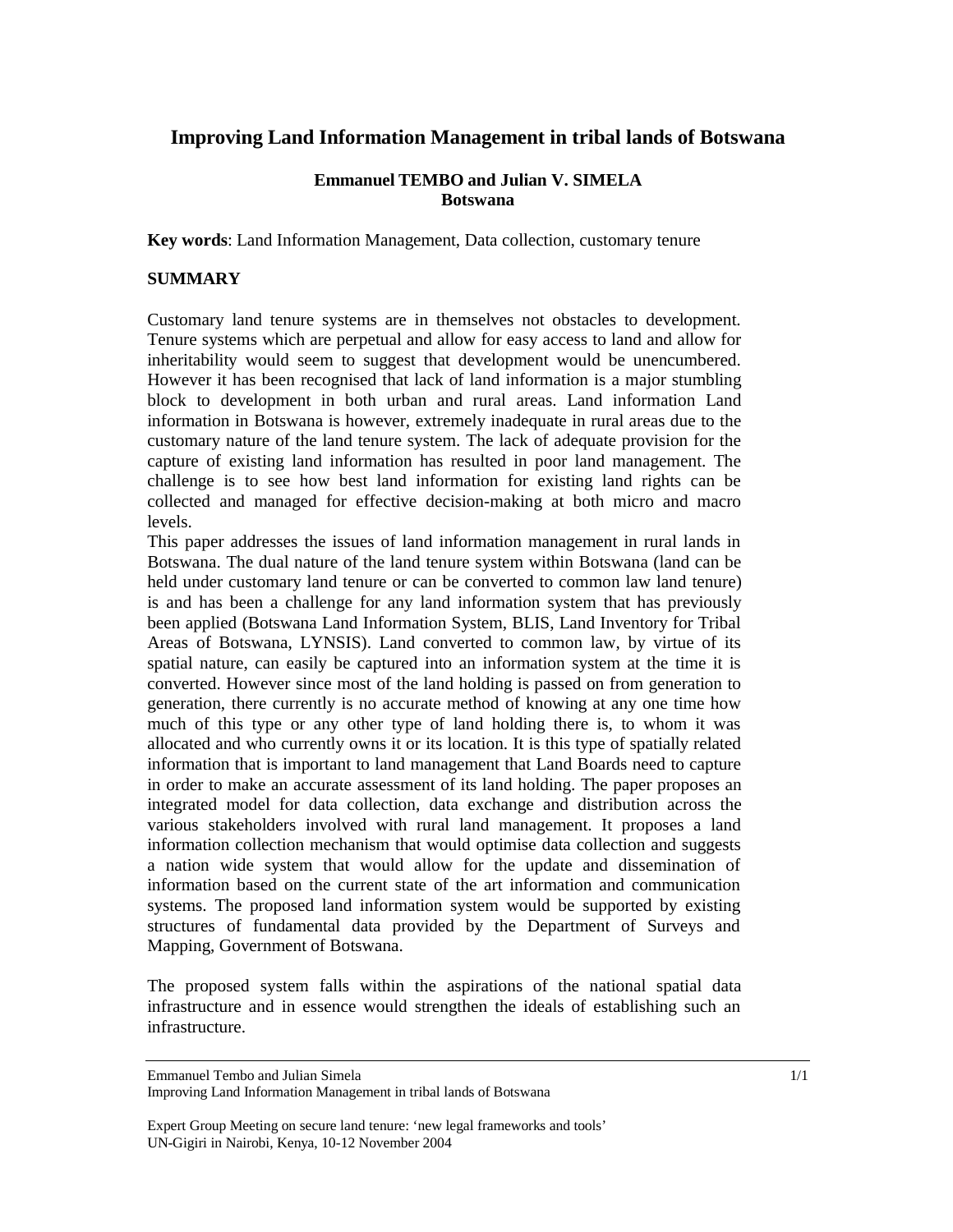# **Improving Land Information Management in tribal lands of Botswana**

Emmanuel TEMBO and Julian V. SIMELA

## **1. INTRODUCTION**

Land forms the basis of any economic development and its proper management can only be achieved if information on the said land is available. All stakeholders e.g. planners, administrators involved in land require information regarding land for them to make effective decisions. Land information collection, however, has always been an expensive exercise and therefore in most areas in rural Botswana information is incomplete. This paper provides a brief background to the administration of land in tribal lands in Botswana and sketches attempts at setting up Land Information Systems in the past. The paper ends with a proposed model for a Land Information System that would promote data sharing between different stakeholders in land administration.

## **2. ADMINISTRATION OF LAND IN RURAL BOTSWANA**

Land being the primary commodity in developing countries will continue to form the basis of any meaningful economic development and alleviation of poverty. The way land is held will also either foster development or encumber it. The Tenure system in Botswana's rural areas is administered through the Tribal Land Act which is said to have been the first piece of legislation to propose substantial changes to the dominant Tswana tribal system of land tenure (Ng'ongola, 1997). 71% of the country (see Fig 1) falls under tribal land. This means that a major size of the country is under customary tenure and therefore concern is made as to how the customary system functions as a facilitator in economic development. Should the system be uprooted to give way to new common law systems to make it attractive? Cadastral systems used for land registration are in great part meant to support the land market. However customary tenure systems have been perceived not to be able to provide sufficient collateral which acts as spur to land markets. In Botswana the customary tenure system in itself was seen not to be an encumbrance to development in a commission on Land Tenure of 1983(GoB, 1983). It was observed that the system actually provided security of tenure both in terms of easy access to land as well as inheritability. As indicated customary tenure system is governed by The Tribal Land Act. The Act was introduced according to Mathuba(1989) to improve the customary tenure by introducing a modernised land institution and by having written law which can easily be referred to. The Government of Botswana (1970) states that the Act was introduced to improve agricultural production by removing constraints that inihibited the adoption of efficient methods of crop and especially animal husbandry.

Emmanuel Tembo and Julian Simela Improving Land Information Management in tribal lands of Botswana

Expert Group Meeting on secure land tenure: 'new legal frameworks and tools' UN-Gigiri in Nairobi, Kenya, 10-12 November 2004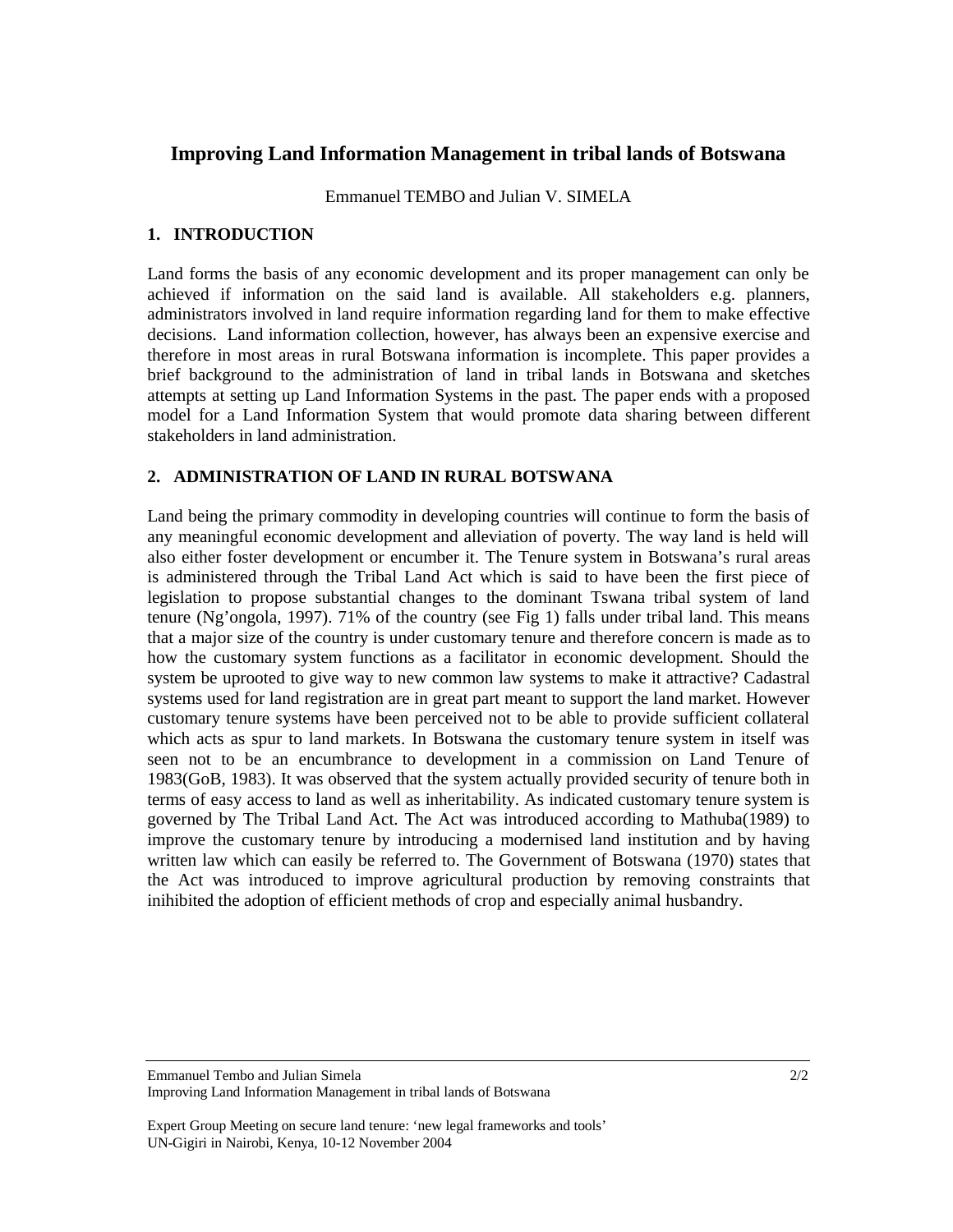

#### **Figure 1: Land Tenure categories (After DSM)**

The Act governs access, use and disposal of 71% of land in Botswana. It provided for the establishment of Land Boards whose functions involve the grant of customary land rights. Part III of the Act states that the powers vested in a Chief under customary law in relation to land including:-

- a) The granting of rights of use of any land
- b) The cancellation of any grant of any rights to use any land
- c) Hearing of appeals from, confirming or setting aside any decision of any subordinate land authority;
- d) The imposition of restriction on the use of tribal land

3/3

Emmanuel Tembo and Julian Simela

Improving Land Information Management in tribal lands of Botswana

Expert Group Meeting on secure land tenure: 'new legal frameworks and tools' UN-Gigiri in Nairobi, Kenya, 10-12 November 2004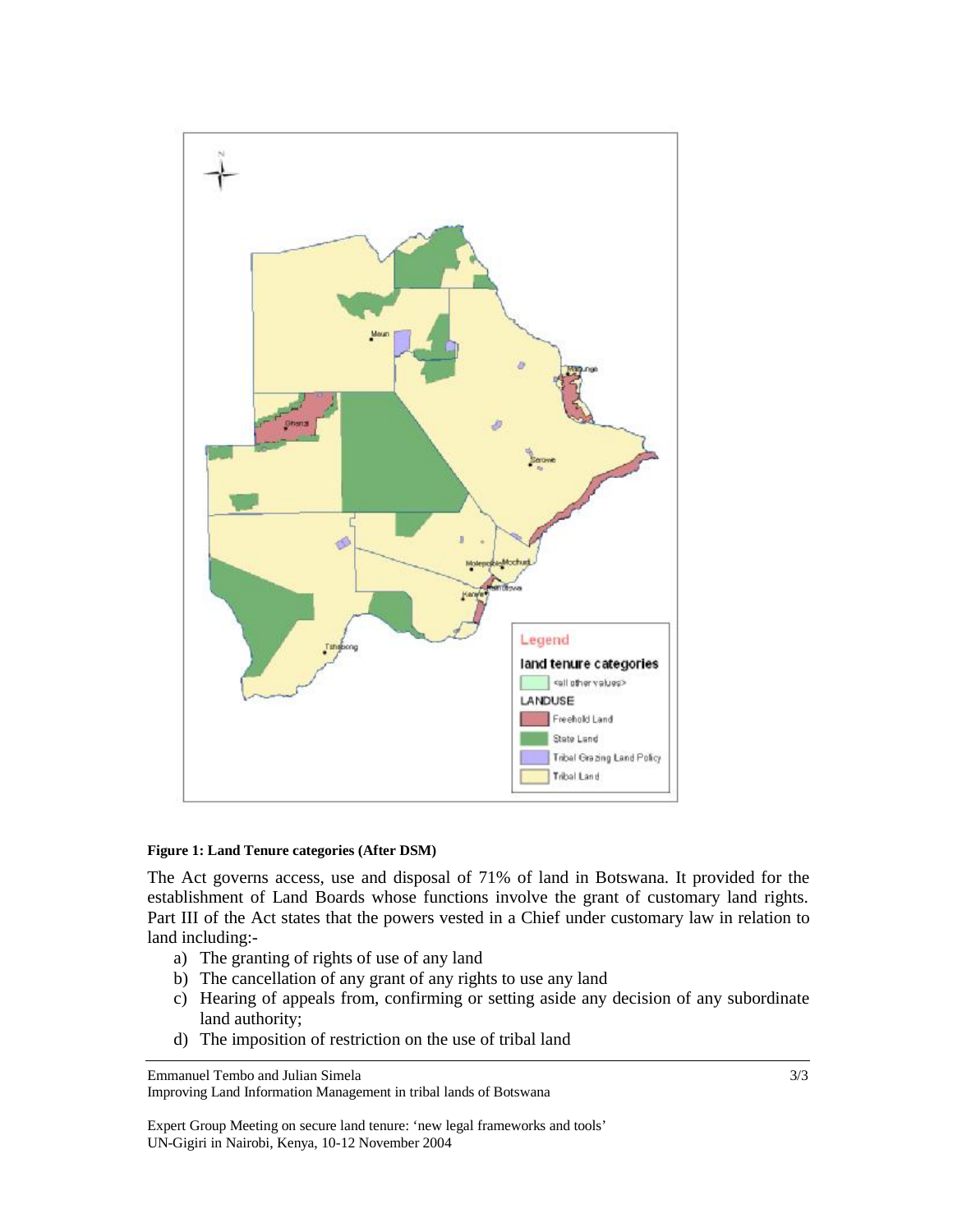Shall be vested in and performed by a land board. In essence the Tribal land Act transferred powers previously vested in the chiefs to the land boards. The Land Boards are body corporates composed of elected members of the community. The current composition of the Land Boards is as follows:-

- 1) 5 members selected and appointed by the Minister from a list of 20 candidates elected by people living within the jurisdiction of the respective land board and submitted to the Minister
- 2) 5 members appointed by the Minister;
- 3) 1 member representing the Ministry of Agriculture
- 4) 1 member representing the Ministry of Commerce and Industry (Government of Botswana, 1994)

The functions of the land boards with respect to land administration have been identified as land allocation, Land Registration, Land Use Planning, Land Use Monitoring, Land Acquisition and Land adjudication (Tembo, et. al (2001)).

One of the major problems in most of the land boards is the failure to deliver on the said functions due in great part to the lack of qualified manpower. One area in which the lack of manpower has adversely affected service delivery in land boards is in record keeping. The Presidential Commission on Local Government Structure (2001) reports that it received submission regarding the poor state of records both in terms of land board minutes as well as the land inventory (pp89). Submission suggested that in "order to manage land in contemporary society, adequate information was required on the location, size and use of land to be managed. That maps and associated information should be increasingly used in computer format thus facilitating more informed decision making by the Land Boards." The commission concluded that Land Boards should be encouraged to develop and train personnel in record keeping and computerization of records. It is clear that the current system of land record keeping does not satisfy the public. There is need to develop integrated systems that provide some form of one-stop-shop for the public and would allow for a more effective land board service. Dale & McLaughlin (1999) suggest that an integrated land administration reduces costs through among other things, minimizing duplication, economies of scale, and the potential synergies especially the sharing of service provision among different property agencies. In this case Land information systems developed should not only form the basis of any of the functions of a land board and administration but also be part of national integrated system. Undoubtedly any Land Information System will be fraught with problems emanating from the type of land tenure, the laws for which it must conform and the political organization of the society. A system that is proposed should naturally take cognisance of this and any other issues especially the technical and political ones.

Land Information management should however be the nexus of all the Land administration functions of the land board as shown in Figure 2.

Emmanuel Tembo and Julian Simela Improving Land Information Management in tribal lands of Botswana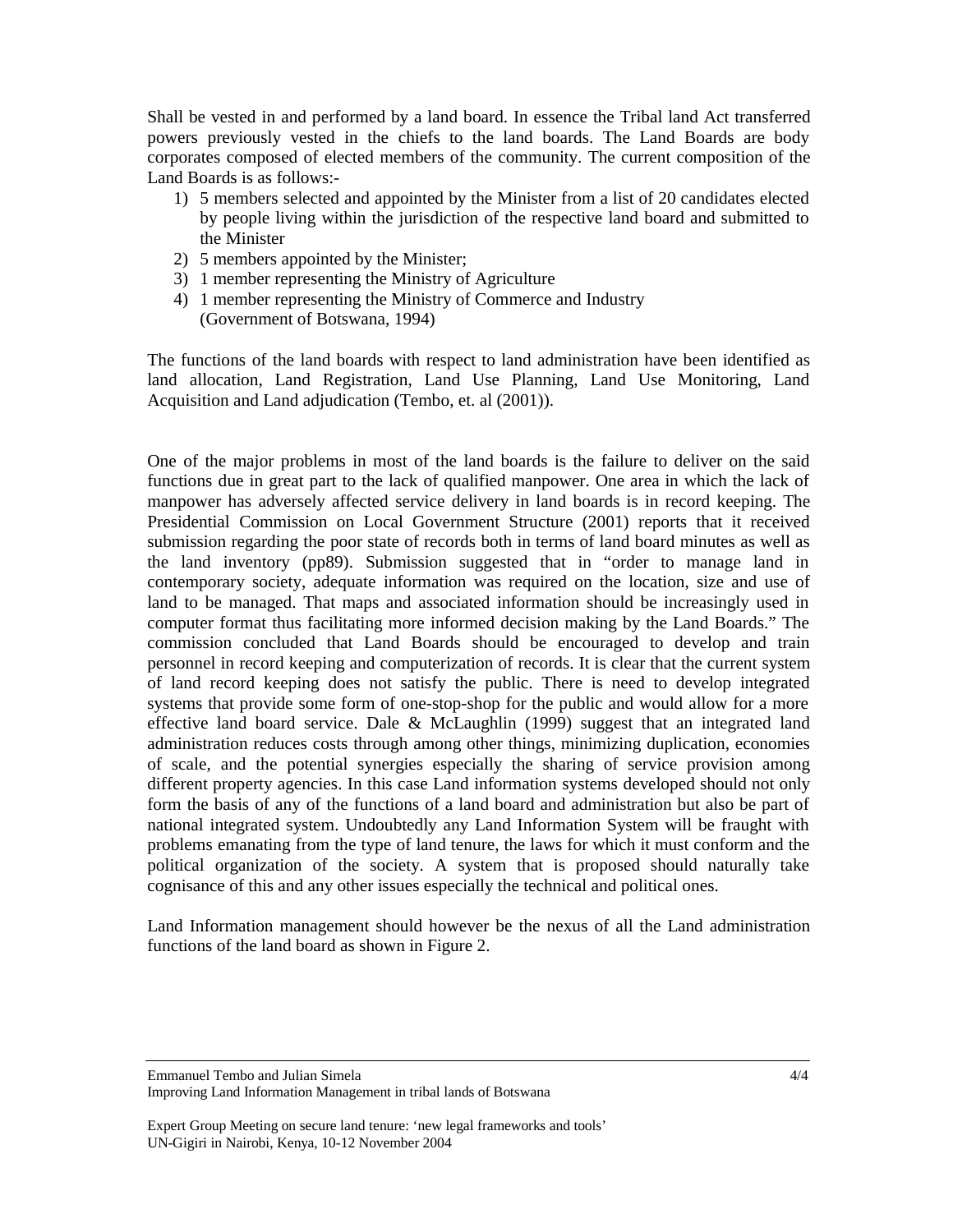

**Figure 2: The Land Information Management Nexus** 

The issues concerning tenure dictate how land information is gathered in Tribal land areas of Botswana. The Tribal Land Regulations regulation 10(1) states that a Land Board in making a grant for a piece of land without a survey diagram, the land board shall describe that land by reference to permanent and ascertainable boundary points or boundaries where possible and whenever possible to attach a sketch plan. The description or the sketch plan need not be in any coordinate system. On the other hand in order for a common law grant to be registered the Tribal Land Act regulation 21(2) requires that a survey diagram be obtained for the granted piece of land. A survey diagram is prepared according to the Land Survey Act. Tembo, et.al (2001) identified two routes to land registration (see Figure 3)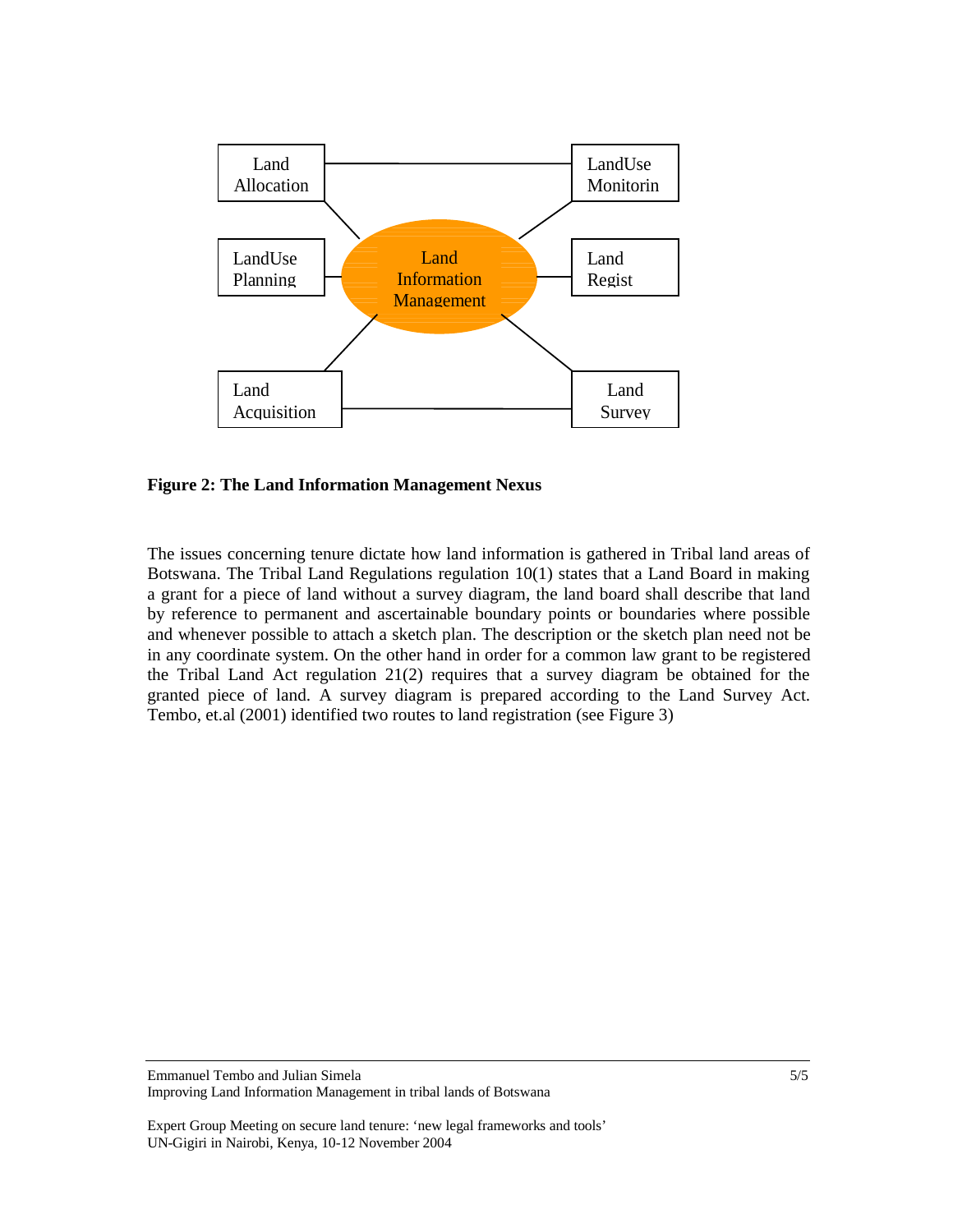

**Figure 3: routes to land registration** 

The way in which land rights are granted under regulation 10 suggest that the spatial component of land records is not in a sufficient technical detail. This is insufficient in the sense of creating a spatial database that would truly form a base for GIS. The sketch plan path is the one taken by most land owners in tribal land. It is reported that the vast majority of titles on tribal land are inadequately recorded and that many titles are not recorded at all (Natural Resources Services, 2003). Ng'ong'ola (1999) is also quoted in the Policy review document by Natural Resources Services as stating "One problem that severely undermined the Botswana system was the failure to provide, initially, for the recording and capturing under the system of all existing customary land rights." In many respects whilst the introduction of the Tribal Land Act was meant to modernize the customary land tenure by introducing a written law it has had difficulties in integrating the customary land rights into a standing information system.

### **3. THE DEVELOPMENT OF TRIBAL LAND INFORMATION SYSTEMS**

The Government has attempted to set up land inventories in the past mostly on a pilot basis (Review of Botswana National Land Policy, 2003). The first was the Tati Settlement Scheme in 1969 which was a manual system. The first partly computerized system was used to develop an inventory in Maun for the purpose of supporting physical planning activities (Ibid). The report further cites land inventory pilot projects in villages of Ramotswa where aerial photographs were used and in Goodhope where the intention was to integrate land survey data and other information. These pilot projects were started in the mid 1990s. The Goodhope project spurned the Land Inventory for Tribal Areas of Botswana (LYNSIS) which was introduced in a number of land boards. As indicated earlier, however, most of these projects have never been replicated anywhere in the country. The Review of Botswana National Land Policy report states that this could be due lack of understanding of what an inventory should contain and the failure to allocate sufficient resources including training.

### **3.1 The proposed Tribal Land Integration Management System**

Emmanuel Tembo and Julian Simela Improving Land Information Management in tribal lands of Botswana

Expert Group Meeting on secure land tenure: 'new legal frameworks and tools' UN-Gigiri in Nairobi, Kenya, 10-12 November 2004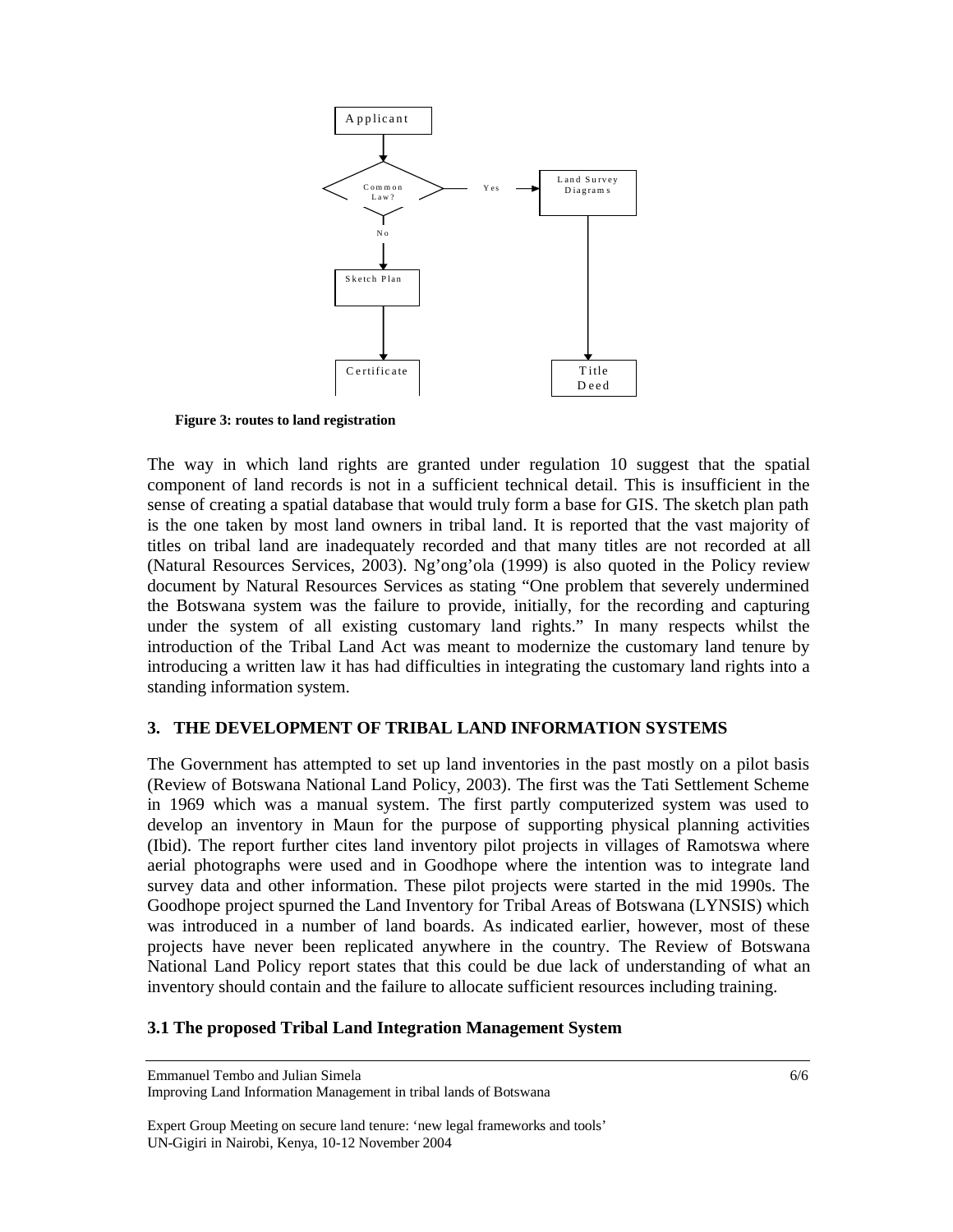The Government through a consultant has developed the Tribal Land Integrated Management System which it envisages would integrate the land administration work for the Land Boards. The system is to have the following functionalities (Figure 4); Land Use Plan, Process Plot Applications, Plot allocations, Change Land Use, Transfer Land Title, Plot Registration, Sub-Divisions, Sub-Leasing / Sub-Letting, Development Control / Compliance, Acquisition and Compensation, Adjudication and Land Board Revenue. This system has been described as a big bang. The government has now hired out on a pilot stage private survey companies to collect data to fill in the "empty shell".



**Figure 4: Proposed TLIMS (After GoB)** 

## **4. DATA COLLECTION**

A system however is as good as the data it has. There is need to systematically collect data about existing land holdings and this undoubtedly is a huge task. To optimize the data collection in existing developed areas two things must happen:

- a) Data identifying existing boundaries must be collected. Where these are not available a process of systematic adjudication will be required.
- b) Collection of attribute information about ownership, nature of use of the land and original use for which land was allocated.

### **4.1 Defining boundaries**

Defining boundaries is associated with some transaction costs, implying that the degree of precision with which boundaries will be identified will depend on the nature and use of the land in question. (World Bank, 2003).Given that the land boundaries or sketch plans that are required for customary grants are not specified technically it can be taken from orthophotographs or DXF or DWG drawings from the Department of Surveys and Mapping. For the areas that are economically active the Department of Surveys and Mapping has developed 1:5000 digital map sheets which could be used as a base for the GIS. An example of the digitized map which has been converted into ArcView shape file format is shown below

Emmanuel Tembo and Julian Simela Improving Land Information Management in tribal lands of Botswana

Expert Group Meeting on secure land tenure: 'new legal frameworks and tools' UN-Gigiri in Nairobi, Kenya, 10-12 November 2004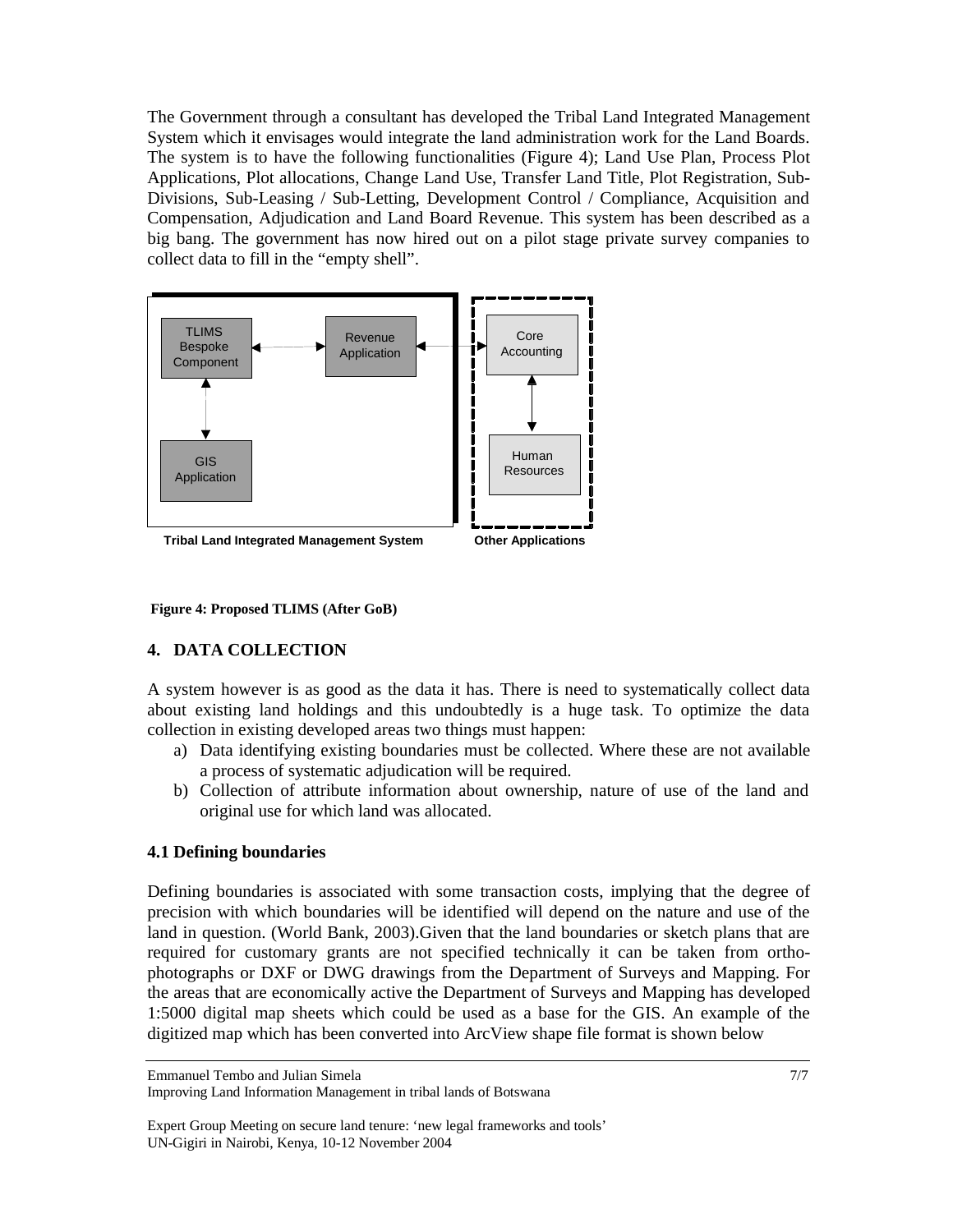

**Figure 5: Digitised plot boundaries of a Tribal Area (example of captured information)** 

## **4.2 Data to be collected**

According to the Tribal Land regulations Regulation 6(1) the following information needs to be supplied to a land board by an applicant for a customary law right;

- a) The full name and postal address
- b) Marital status
- c) The ward, if any, in which the land is sought
- d) The nature of the right sought
- e) The location, description and extent of the land affected

The actual tribal land register should also contain plot numbers, date of plot allocation, name and address of allotee and plot description (e.g. number) and location (e.g. name of ward, map reference/ or coordinates).

For the land boards to collect this information and create proper registers a model is hereby proposed that would also enhance data shareability and reduce duplication.

## **5. LIS MODEL**

The proposed LIS will attempt to address the current deficiencies in land administration and management by providing linked data to all stakeholders at different levels of accessibility and data manipulation. The success of the proposed LIS hinges on all stakeholders accepting ownership of the Land Information System and all playing an important role in the financing, design, implementation and management of the system.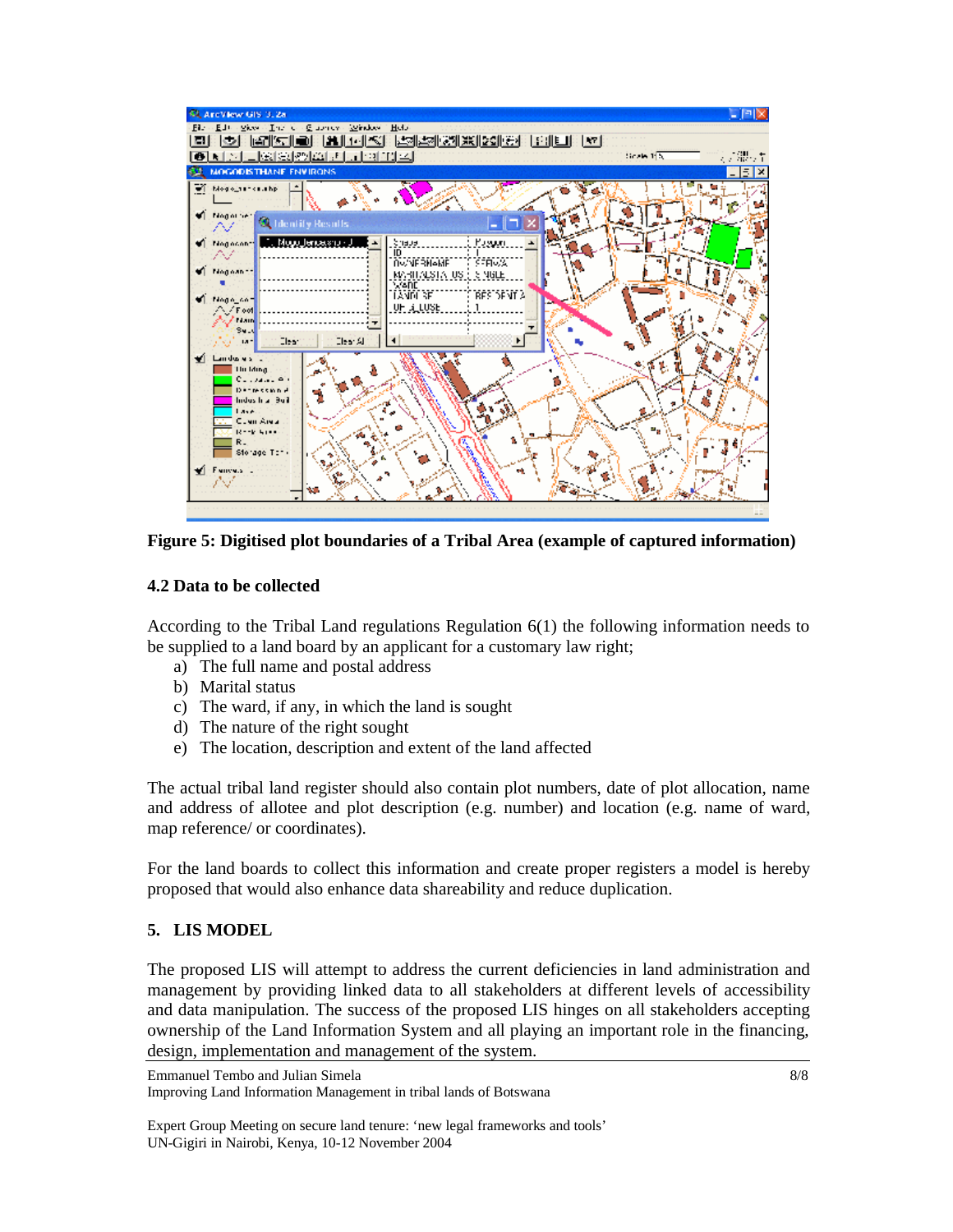In order for the system to work properly for all stakeholders, all would have to provide the minimum data requirements for the smooth running of their operations and these requirements would be the basis for determining what attribute data is required during the data collection phase. As indicated earlier the basic data as stipulated in the Tribal Land regulations have to be collected.

## **5.1 Structure**

The proposed LIS model should have a central database housed and managed by the Ministry of Lands and Housing and this would be made accessible and linked to all relevant stakeholders responsible for land administration and land management. These would include the Ministry of Lands and Housing, all the Land Boards, the Attorney Generals Chambers, whom amongst other things handle the legal aspects of land allocation and management, the Ministry of Finance who would oversee issues relating to land taxation and revenue collection. The public should also be allowed limited access to the final system in order for them to be appraised of developments and availability of lands in their respective areas. This would be in line with the Government's 2016 vision of a well informed and educated nation.

Under the Ministry of Lands and Housing, the Department of Surveys and Mapping would have the responsibility of furnishing coordinate data, aerial photography, digital orthophotography and other data pertaining to the initial digitization of plot boundaries and subsequent allocation of plot numbers to be used within the system. The department would undertake the responsibility for the reconciliation of surveyed tribal land, converted to common law. Still under the same ministry, the Town and Country Planning Board, whose responsibility is the proper planning and zoning of localities gazetted as planning areas, from the data collected this model would have the capability of determining areas that have been allocated, their zoning and provide other data relevant to planning issues. In their capacity as the department responsible for the registration of title to land, the Attorney General's Chambers would have access to data collected to track transfers of land, land ownership, dispute resolution etc.

### **5.2 Accessibility**

It is envisaged that as attributes to land change, relevant departments have access to their own data and be responsible for its upkeep and correctness whilst giving other stakeholders readonly privileges.

To facilitate the exchange and shareability of information it is proposed that the database be accessible from and linked to the main Land Boards throughout the country. The main Land Boards at zonal level would similarly be linked to the sub-land boards and would serve as the main holding and verification centre for data collected at sub-land board level before its transfer to the central database. At sub-zonal level, the sub-land boards would be equipped with data collection units capable of the collection of attribute data relevant to spatial location, ownership, legal status, land use/zoning etc, as well as the verification of plot size and shape. The figure below illustrates the linkages described above.

Emmanuel Tembo and Julian Simela Improving Land Information Management in tribal lands of Botswana

Expert Group Meeting on secure land tenure: 'new legal frameworks and tools' UN-Gigiri in Nairobi, Kenya, 10-12 November 2004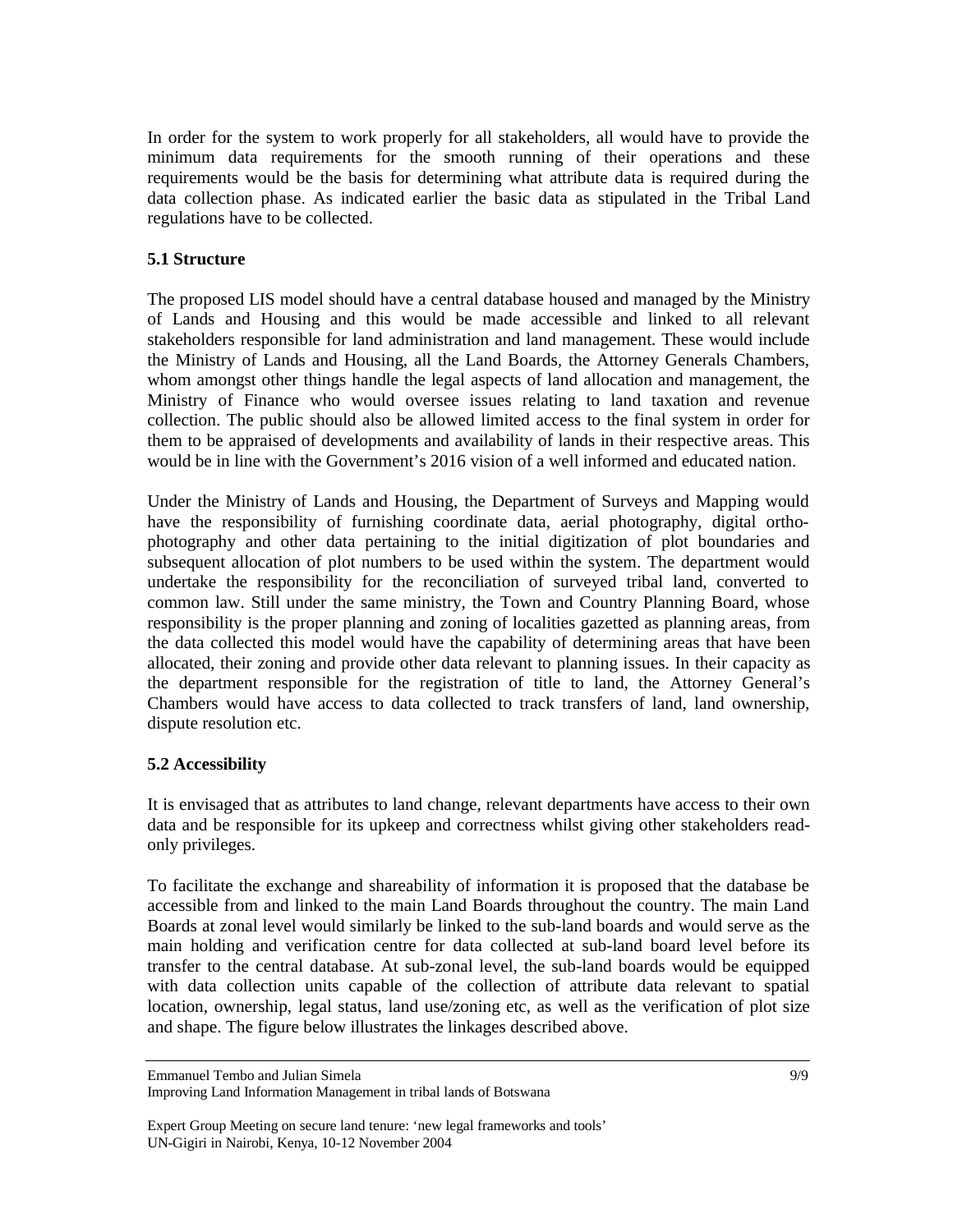

#### **Figure 6: Schematic for data flow within a Land Board Zone**

#### **5.4 Data Security**

To ensure the security and validity of any information collected, there would need to be limited accessibility at the different levels within the system. At sub-zonal level, the facility would only permit download and transfer of data to zonal level. Data collection units would have the functionality of new data entry and field editing of data with non or limited access to updating of information currently in the database. At zonal level, data verification and data exchange between the zonal and the central databases would enable inter-zonal database updating. This facility would enable collection and update of the database in cases where partial initial data collection would have resulted from residents staying or working in a location different from that of the plot of land.

## **6 DATA TRANSFER PROCESS**

Data captured in the field will be done using data logging or collection units capable of downloading a GIS type overlay of linked and geo-referenced aerial and ortho-photography and digitized polygons of plot boundaries. A similar copy of data will be saved to the database to serve as an easy referencing system that could be used by stakeholders. The data logging units would also be able to upload all the gathered information into the database without need for manual data entry. This method would eliminate all possibility of human error in the transfer process and improve the reliability of the information obtained. The figure below is a schematic showing the flow of information between the stakeholders, the database and a single Land Board Zone.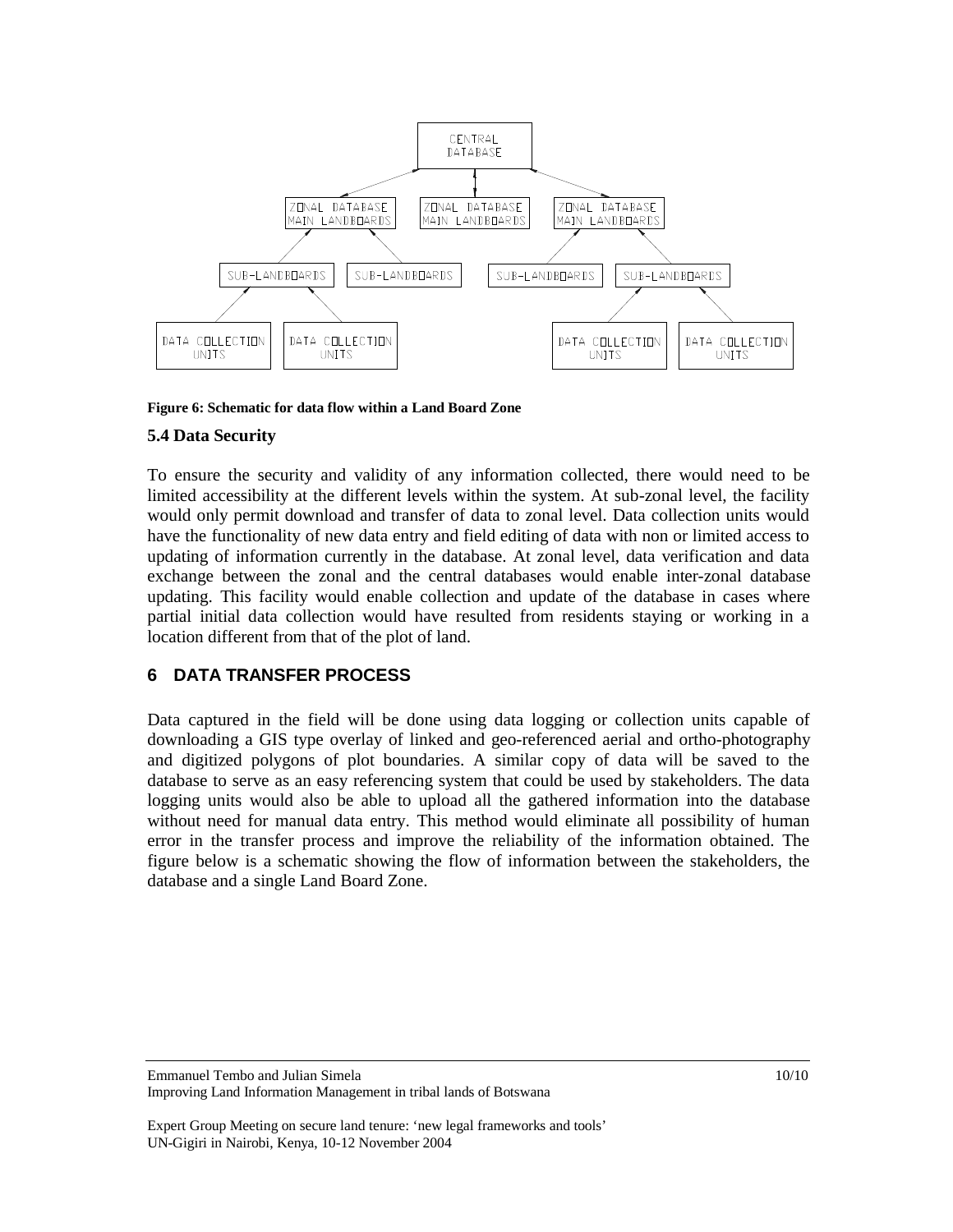

**Figure 7: LIS Model for Land Management**

Within each zone the main Land Boards will be tasked with the digitization of polygons and the preliminary allocation of identification numbers that would reference database information to a particular piece of land. The purpose of the photography will be to easily define zones that will be worked on. On site, the photography will be used to quickly orient the user and verify that the polygons as digitized conform to ground truth. The polygon plot overlay would be used to trigger a series of linked database tables containing all the attributes required for an efficient land management. On site, this would be done by identifying any coordinate bounded by the polygon sides.

### **6.1 Field Data Collection**

Due to the urgency for the operability of LIS, the initial gathering of data would involve both Land Board and private land surveyors. The role played by both at this stage would be to speed up the data capture process as well as verify that the polygons as digitized conform to boundaries on the ground. It is recognised that in any data capture project there is a tradeoff between quality, speed and price. (Longley et.al, 2001). It is being recommended here, however, that a strategy of rapid data collection be adopted which will have both human and financial resource implications. The software used during data collection should have GIS capability and the option to modify the shape of a polygon to suit the features on the ground. Data dictionaries of the minimum data to be collected would be uploaded into the loggers so that the basic data is not left out at the time of collection.

Since most major villages have been designated planning areas, the current procedure is that allocation of plots only occurs once the land has been demarcated. Entry of this data into the database will be easy in that it would only involve identification of parcels of land based on the available coordinates and plot numbers approved by DSM. This would run in parallel to

Emmanuel Tembo and Julian Simela Improving Land Information Management in tribal lands of Botswana 11/11

Expert Group Meeting on secure land tenure: 'new legal frameworks and tools' UN-Gigiri in Nairobi, Kenya, 10-12 November 2004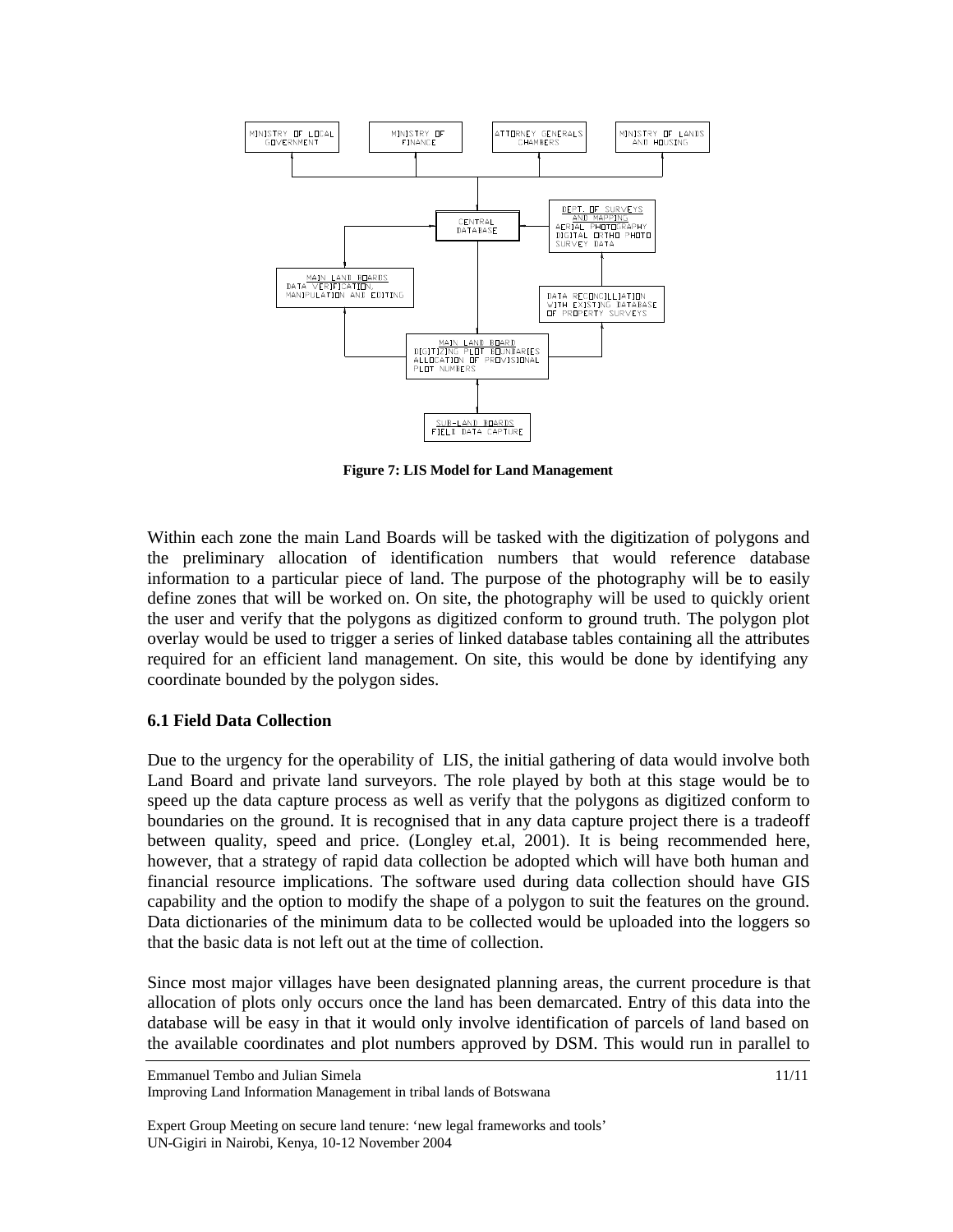the initial gathering of data in areas where currently no data is available. At the end of the initial data capture process, any ongoing capture and input of data will fall within the jurisdiction of the sub-land boards. Editing, verification, updating and data manipulation will be done at zonal level.

The link between the central database and the stakeholders will make it possible to keep track of availability of land, planning, zoning, allocation, taxation etc.

# **7 CONCLUSION**

The proposed Land Information System must form the basis of all spatial data and would be used in the management of land in rural areas. It is noted that the state has embarked on two systems which will manage land viz; the State Land Information Management Systems and Tribal Land Information Management System. These two systems being developed will hopefully be structured in such a way that access to information that will be in the system will not only be for the technocrats in the area of land management but that it will be a system that everyone working in the area of land and interested in land will have access to. The model proposed here is intended to aid in the sharing of data and improving data accessibility for a host of different land information users.

Though the collection of data required to populate the land information system seems onerous it is a process that needs to be done if the information system will truly be meaningful. As Fourie(2000) has stated the integration of customary and statutory systems remains a major challenge for policy in Africa and more work is required to clarify both the technical and institutional options available, but it is hoped that the new systems will begin the marriage between the customary and statutory tenure systems in Botswana.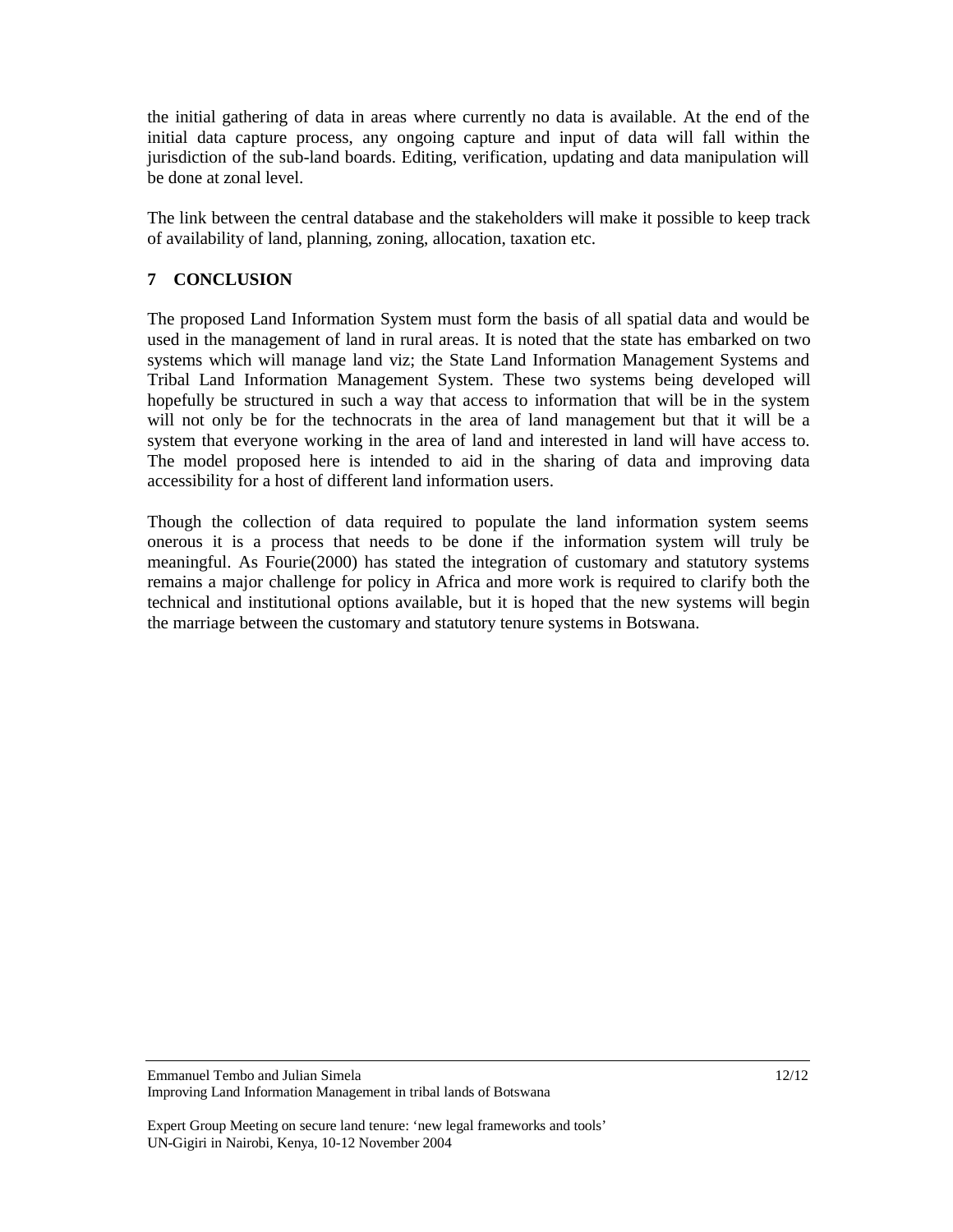### **REFERENCES**

- **1. Dale P & McLaughlin J, 1999,** "Land Administration". Oxford University Press.
- **2. Fourie C, 2002,** "Comments: Designing Viable Land Administration." Paper presented at the Regional Workshop on Land Issues in Africa and Middle East and North Africa Region, April 29- May 2, Kampala, Uganda
- **3. Government of Botswana, 1983,** "Report of the Presidential Commission on Land Tenure." Gaborone, Government Printer
- **4. Government of Botswana, 2001,** "Report of the second Presidential Commission on the Local Government Structure in Botswana." Gaborone, Government Printer
- **5. Longley P, Goodchild M, Maguire D & Rhind D, 2001,** "Geographic Information Systems and Science, Chichester, John Wiley.
- **6. Natural Resources Services, 2003, "**Review of Botswana National Land Policy". Department of Lands. Unpublished
- **7. Tembo E. ,Manisa M & Maphale L., 2001** "Land Information Management in customary Land of Botswana" Proceedings of FIG conference on Spatial Information for Sustainable Development,  $2<sup>nd</sup> - 5<sup>th</sup>$  October 2001, Nairobi, Kenya
- **8. World Bank, 2003,** "Land Policies for Growth and Poverty Reduction", Oxford University Press

### **BIOGRAPHICAL NOTES**

**E. Tembo** MSc Geodetic Engineering, KTH, Sweden (1993), BEng Land Surveying UNZA, Zambia (1987)

**Currently** Lecturer at the University of Botswana in the Department of Civil Engineering (since 2000). Has worked previously as Lecturer with the University of Zambia (1993-1999) and City Land Surveyor with the City Council of Lusaka, Zambia from 1988-1991

**Julian V. Simela** BSc. Land Survey Eng. Purdue University. USA (2003), Dipl. Mining, Haileybury School of Mines, Canada (1981)

**Currently** Senior Instructor in Engineering and Mining Surveying, University of Botswana, Consultant in Engineering and Topographical Surveying. Previously has worked in Mineral Exploration (Coal & Water) (1981-1986), Engineering and Land Surveying (1986 – present)

### **CONTACTS**

Mr Emmanuel Tembo University of Botswana Department of Civil Engineering, P/Bag 0061, Gaborone BOTSWANA Tel. +260 3554349 Fax +260 3952309 Email: [tembo@mopipi.ub.bw](mailto:tembo@mopipi.ub.bw)

Emmanuel Tembo and Julian Simela Improving Land Information Management in tribal lands of Botswana